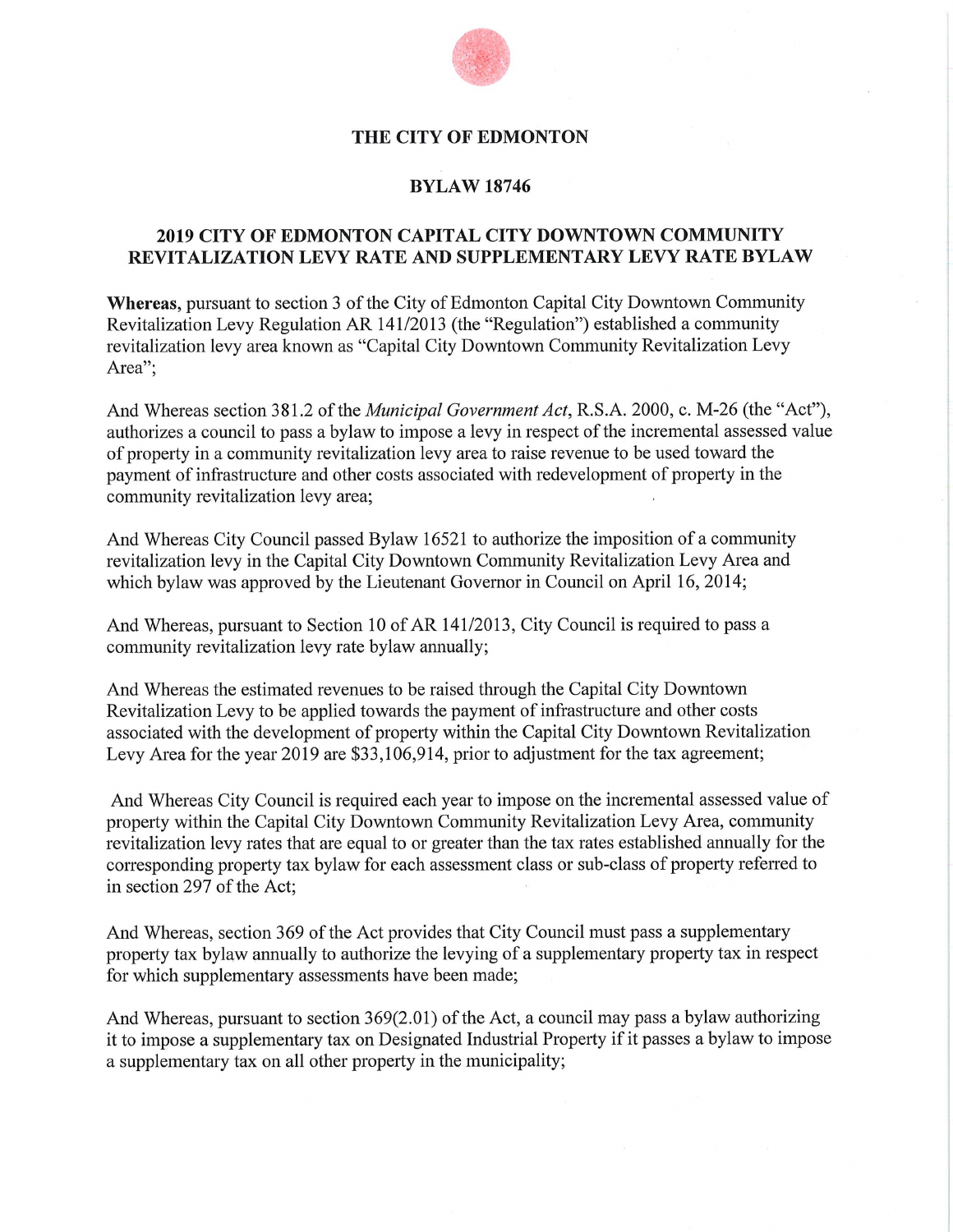And Whereas all Designated Industrial Property falls within one or more of the classes in section 297 of the Act;

And Whereas, the City is required to levy a tax to pay the requisition for Designated Industrial Property under section 359.3 of the Act;

Edmonton City Council enacts:

# PART I - PURPOSE, DEFINITIONS AND INTERPRETATION

| <b>PURPOSE</b>     | $\mathbf{1}$   |     | The purpose of this bylaw is to authorize the levying of a<br>community revitalization levy rate upon all taxable property<br>within the boundaries of the Capital City Downtown Community<br>Revitalization Levy Area shown on the assessment and tax roll<br>and a supplementary community revitalization levy rate in<br>respect for which supplementary assessments have been made. |  |  |  |
|--------------------|----------------|-----|-----------------------------------------------------------------------------------------------------------------------------------------------------------------------------------------------------------------------------------------------------------------------------------------------------------------------------------------------------------------------------------------|--|--|--|
| <b>DEFINITIONS</b> | $\overline{2}$ |     | In this bylaw, unless the context otherwise requires:                                                                                                                                                                                                                                                                                                                                   |  |  |  |
|                    |                | (a) | "Act" means the Municipal Government Act, R.S.A.<br>2000, c.M-26.                                                                                                                                                                                                                                                                                                                       |  |  |  |
|                    |                | (b) | "Assessment Roll" means assessment roll as defined in<br>section 303 of the Act;                                                                                                                                                                                                                                                                                                        |  |  |  |
|                    |                | (c) | "Community Revitalization Assessment Roll" means<br>the Community Revitalization Assessment Roll as<br>defined in section 8 of the Regulation and is a<br>continuation of the Assessment Roll;                                                                                                                                                                                          |  |  |  |
|                    |                | (d) | "Community Revitalization Levy Rate" means the rate<br>imposed under a community revitalization levy bylaw for<br>the applicable assessment class or sub-class of property;                                                                                                                                                                                                             |  |  |  |
|                    |                | (e) | "Community Revitalization Levy Roll" means<br>Community Revitalization Levy Roll as defined in<br>section 9 of the Regulation and is a continuation of the<br>Property Tax Roll;                                                                                                                                                                                                        |  |  |  |
|                    |                | (f) | "Co-operative Housing Project" means a co-operative<br>housing project that is:                                                                                                                                                                                                                                                                                                         |  |  |  |
|                    |                |     | incorporated under the <i>Cooperatives Act</i> , S.A.<br>(i)                                                                                                                                                                                                                                                                                                                            |  |  |  |

2001, c. C-28.1; or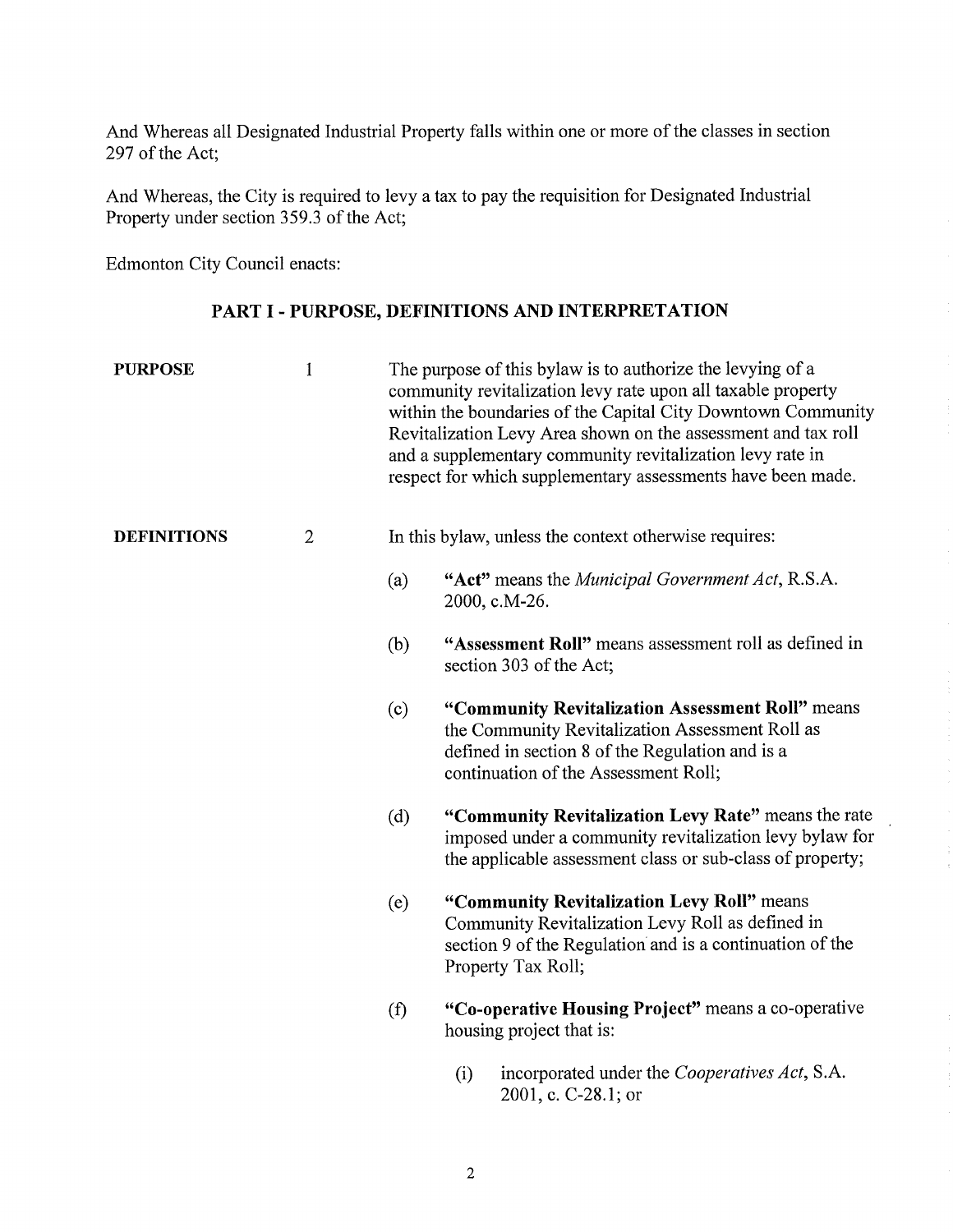- (ii) comprised exclusively of the members that are either;
	- (A) members as defined by sections 1(1)(f) and 1(1)(ee) of the *Cooperatives Act,* or
	- (B) the City of Edmonton; or
	- (C) any combination of the above categories of A and B; and
	- (D) includes property owned by a non-profit housing society incorporated under the *Societies Act,* R.S.A. 2000, c. S-14, and occupied by tenants.
- **(g) "Council"** means the Council of the City of Edmonton;
- **(h) "Designated Industrial Property"** means designated industrial property as defined in section 284(1)(f.01) of the Act;
- **(1) "Designated Industrial Property Requisition"** means the designated property requisition set by the Minister in accordance with Section 359.3 of the Act;
- **a) "Incremental Assessed Value"** means Incremental Assessed Value as defined in section 381.1(a) of the Act;
- (k) **"Manufactured Home"** means manufactured home as defined in section 284(1)(m) of the Act;
- **(1) "Manufactured Home Community"** means manufactured home community as defined in section 284(1)(n) of the Act;
- **(m) "Mobile Home"** means mobile home as defined in section  $284(1)(n.1)$  of the Act;
- **(n) "Non-Residential Property"** means non-residential property as defined in section 297(4)(b) of the Act;
- **(o) "Other Residential"** means a sub-class of property classified as Class 1 — residential, as set out in section 297 of the *Municipal Government Act,* which includes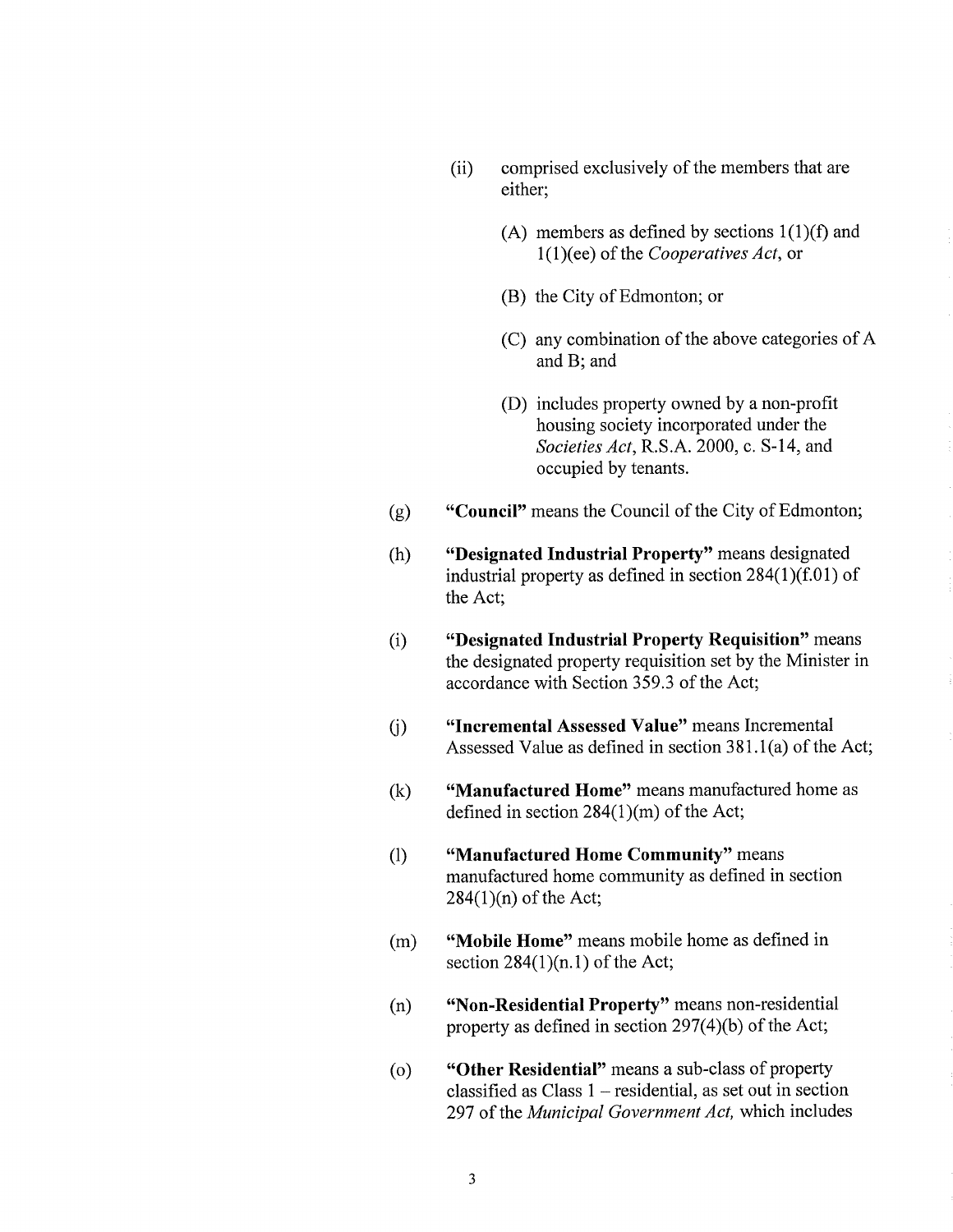property, or a portion of property that contains:

- (i) four or more self-contained dwelling units which are used or intended to be used for permanent living accommodations, together with any other buildings or amenity areas located on the property that are ancillary to the dwelling units; or;
- (ii) vacant land that in the future, as designated by a land use bylaw, a neighborhood area structure plan, or an area structure plan, may be developed into a property that contains four or more selfcontained dwelling units to be used for permanent living accommodations;

but not including a co-operative housing project.

- **"Property Tax Roll"** means the tax roll as defined in  $(p)$ section 329 of the Act;
- **"Provincial Assessor"** means the assessor appointed by  $(q)$ the Minister to be the provincial assessor under section 284.1 of the Act;
- **(r) "Provincial Assessment Roll"** means an assessment prepared by the Provincial Assessor pursuant to section 303.1 of the Act;
- **(s) "Provincial Supplementary Assessment Roll"** means a supplementary assessment roll prepared by the Provincial Assessor as defined by section 315 of the Act;
- **(t) "Residential Assessment Class Property"** means residential property as defined in section 297(4)(c) of the Act;
- **(u) "Residential"** means a sub-class of property classified as Class 1—residential, as set out in section 297 of the *Municipal Government Act,* which includes property, or a portion of property, that contains:
	- three or less self-contained dwelling units which are used or intended to be used for permanent living accommodations, together with any other buildings or amenity areas located on the property that are ancillary to the dwelling units; (i)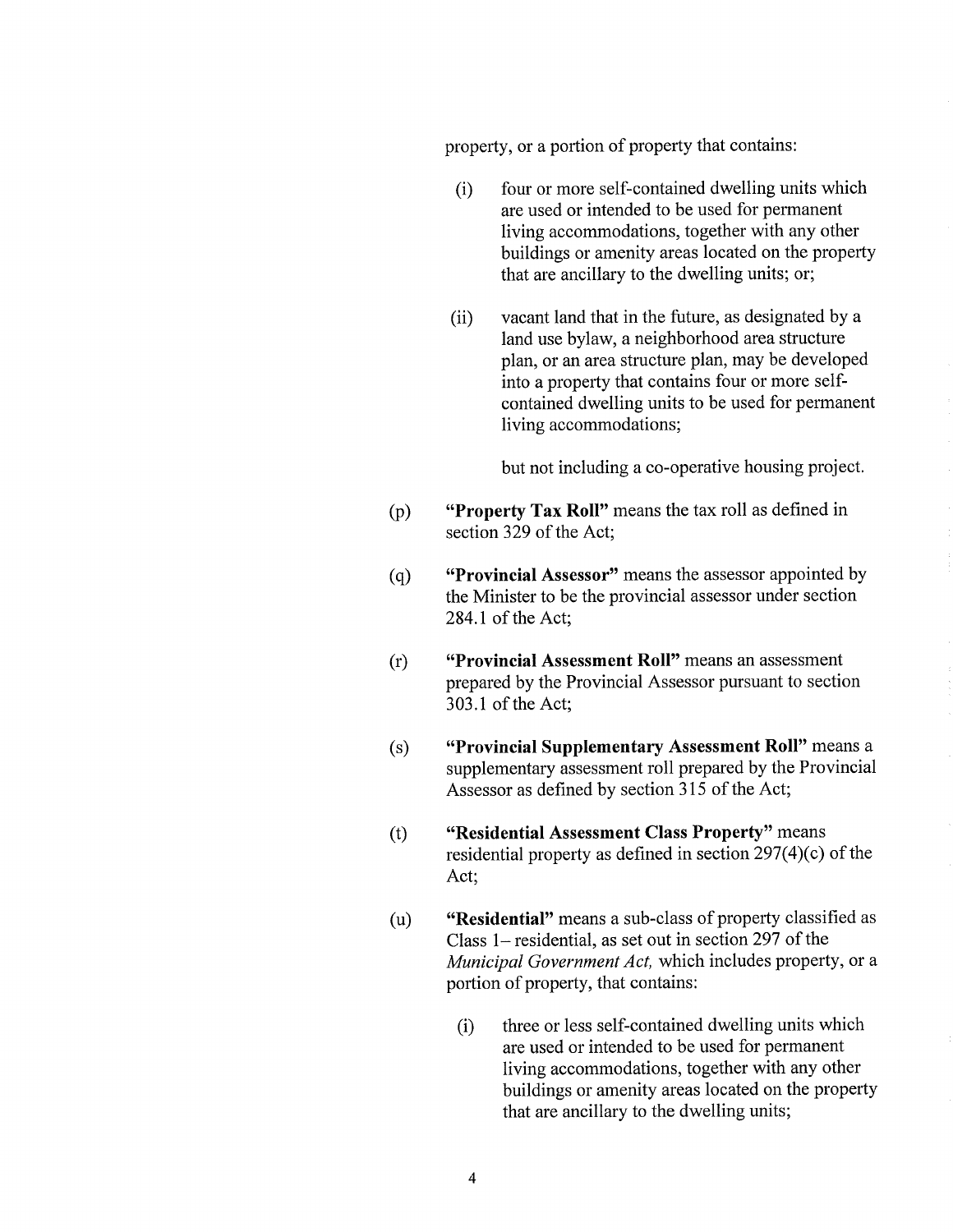- (ii) a self-contained dwelling unit and parking area, if any, established under the same condominium plan and any common property associated with the unit;
- (iii) a co-operative housing project;
- (iv) a mobile home or manufactured home located on a site in a mobile home or manufactured home community, and any other improvements located on the property owned and occupied by the person occupying the mobile home or manufactured home;
- (v) vacant land that in the future, as designated by a land use bylaw, a neighborhood area structure plan, or an area structure plan, may be developed into a property used for permanent living accommodations that will not contain more than three self-contained dwelling units;
- (vi) natural areas and parkland, including an area of land that in the near future may be designated as environmental reserve;

but does not include property that falls into the Other Residential sub-class.

- (v) "Supplementary Assessment" means an assessment made pursuant to section 314 of the Act;
- (w) "Supplementary Assessment Roll" means a supplementary assessment roll as defined by section 315 of the Act;
- (x) "Supplementary Property Tax Roll" means a supplementary property tax roll as defined by section 369 of the Act.

## RULES FOR 3 The marginal notes and headings in this bylaw are for reference INTERPRETATION purposes only.

#### PART II- ASSESSMENT CLASSES AND TAX RATES

#### 5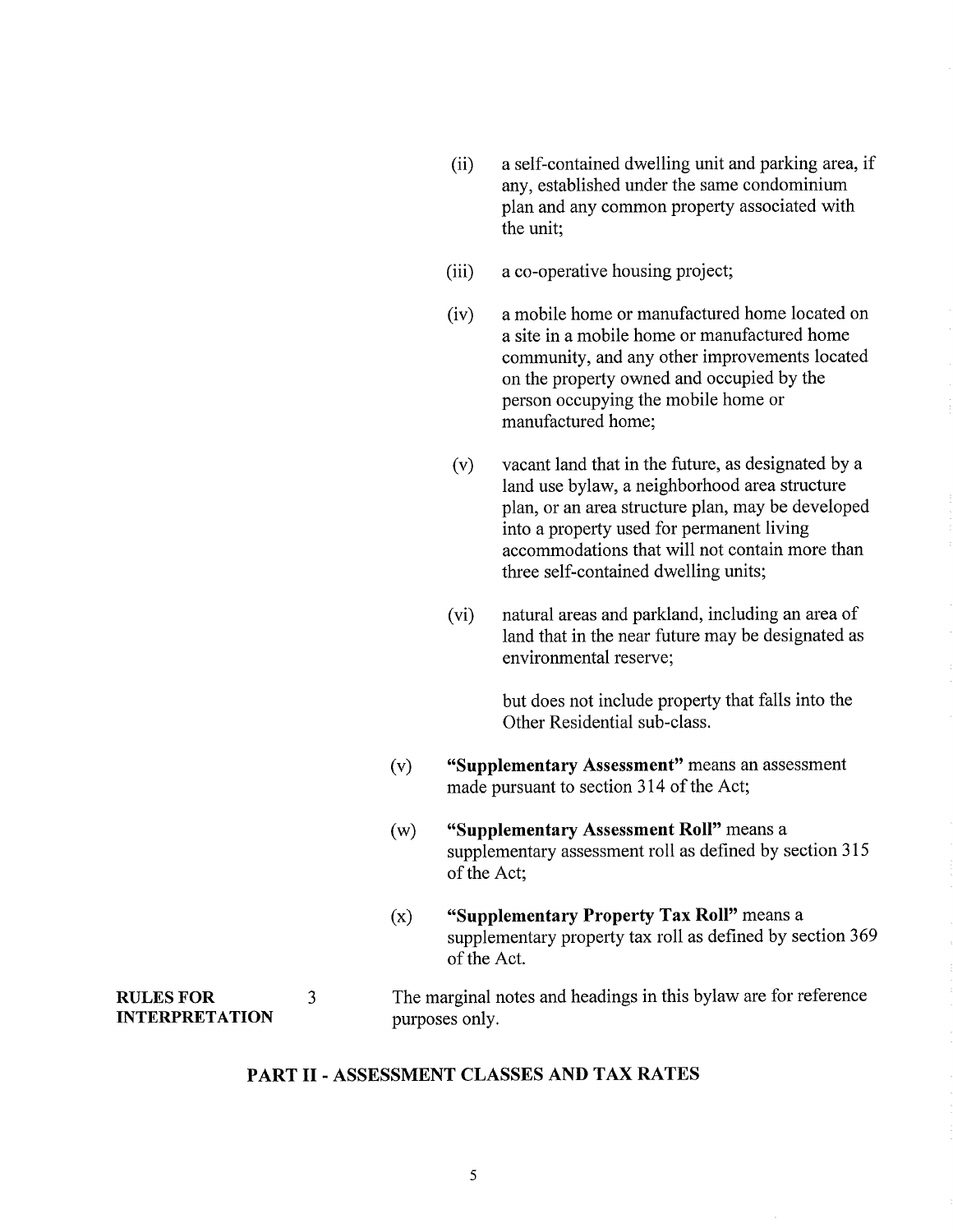| <b>ASSESSMENT</b><br><b>CLASSES AND SUB-</b><br><b>CLASSES</b> | 4 |            | For the purpose of the 2019 City of Edmonton Capital City<br>Downtown Community Revitalization Levy Rate Bylaw, all<br>assessed property within the boundary of the Capital City<br>Downtown Community Revitalization Levy Area is hereby<br>divided into one or more of the following assessment classes and<br>sub-classes: |                                                               |  |  |
|----------------------------------------------------------------|---|------------|-------------------------------------------------------------------------------------------------------------------------------------------------------------------------------------------------------------------------------------------------------------------------------------------------------------------------------|---------------------------------------------------------------|--|--|
|                                                                |   |            | (a)                                                                                                                                                                                                                                                                                                                           | Residential Assessment Class Property;                        |  |  |
|                                                                |   |            |                                                                                                                                                                                                                                                                                                                               | Residential;<br>(i)<br>Other Residential;<br>(ii)             |  |  |
|                                                                |   |            | (b)                                                                                                                                                                                                                                                                                                                           | Non-Residential Property;                                     |  |  |
|                                                                |   |            | (c)                                                                                                                                                                                                                                                                                                                           | Farmland;                                                     |  |  |
|                                                                |   |            | (d)                                                                                                                                                                                                                                                                                                                           | Machinery and Equipment.                                      |  |  |
| T BYTY AB                                                      |   | $\sqrt{1}$ |                                                                                                                                                                                                                                                                                                                               | The Chief A furthermotive Officer is houses outhoursed to low |  |  |

5 (1) The Chief Administrative Officer is hereby authorized to levy the rates set out in Schedule "A" against the incremental assessed value of all taxable property within the Capital City Downtown Community Revitalization Levy Area as shown on the Community Revitalization Assessment Roll and the Supplementary Assessment Roll and classified according to this bylaw.

(2) The Chief Administrative Officer is hereby authorized to levy the Designated Industrial Property Requisition against the incremental assessed value of all Designated Industrial Property shown on the Provincial Assessment Roll and the Provincial Supplementary Assessment Roll.

# **PART III - COMMUNITY REVITALIZATION LEVY ROLL AND PROPERTY TAX NOTICES**

| <b>COMMUNITY</b><br><b>REVITALIZATION</b><br><b>LEVY ROLL</b> | 6 |     | A Community Revitalization Levy Roll shall be prepared in<br>accordance with section 9 of the Regulation.                                                                     |
|---------------------------------------------------------------|---|-----|-------------------------------------------------------------------------------------------------------------------------------------------------------------------------------|
| <b>PROPERTY TAX</b><br><b>NOTICES</b>                         |   | (1) | Property tax notices shall be prepared in accordance with section<br>333 of the Act for all taxable property shown on the Community<br><b>Revitalization Assessment Roll.</b> |
|                                                               |   |     | Property tax notices shall be sent in accordance with section 333                                                                                                             |

LEVY OF **COMMUNITY** REVITALIZATION LEVY RATES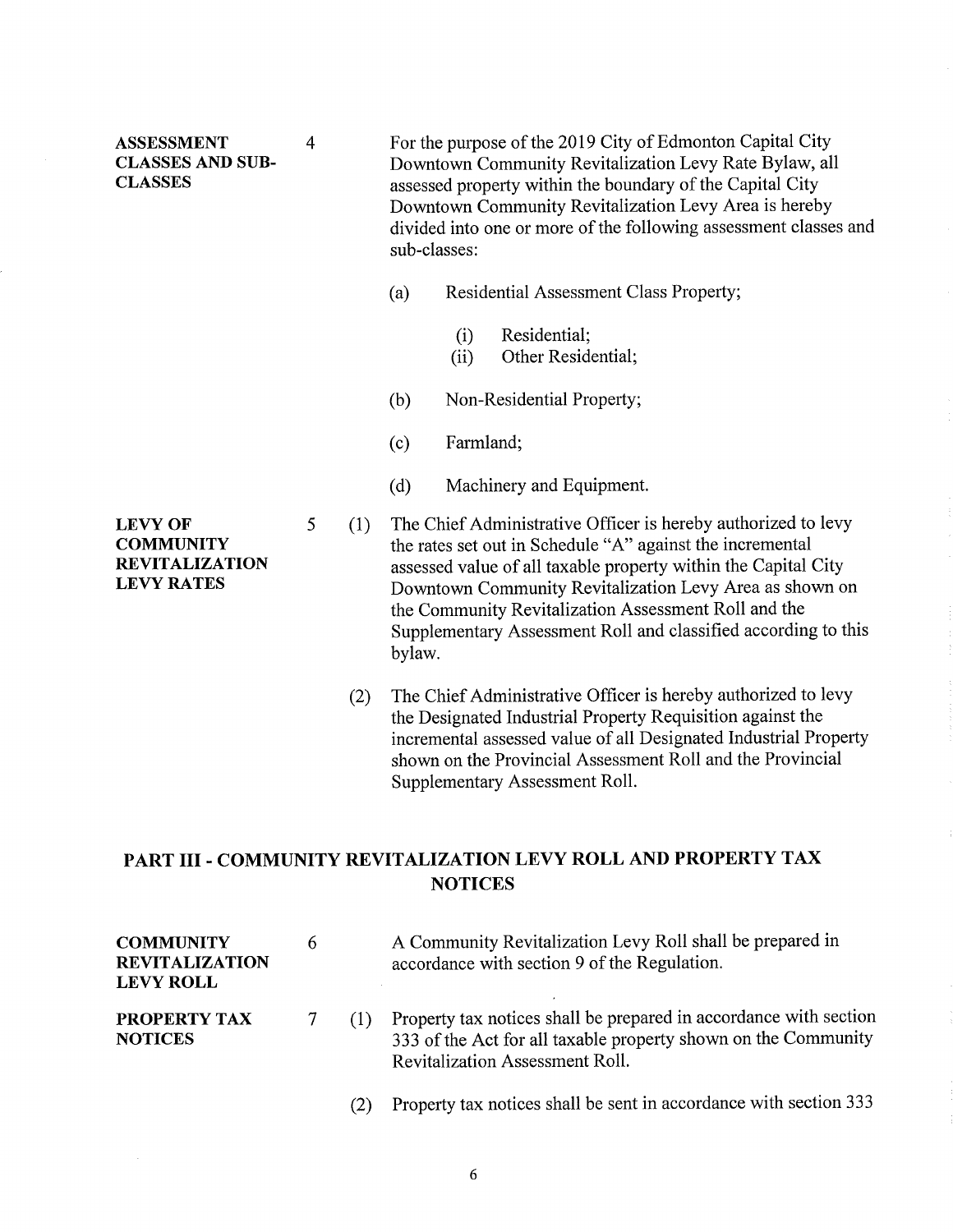|                                   |    | and 335 of the Act to the taxpayers.                                                                                                                                                                                         |
|-----------------------------------|----|------------------------------------------------------------------------------------------------------------------------------------------------------------------------------------------------------------------------------|
| <b>PAYMENT</b><br><b>DEADLINE</b> | 8. | The taxes imposed, assessed and collected by the community<br>revitalization levy rates for the Capital City Downtown<br>Community Revitalization Levy Area are due and payable to the<br>City of Edmonton on June 30, 2019. |
|                                   |    |                                                                                                                                                                                                                              |

# PART IV - SUPPLEMENTARY COMMUNITY REVITALIZATION LEVY RATES

| <b>SUPPLEMENTARY</b><br><b>COMMUNITY</b><br><b>REVITALIZATION</b><br><b>LEVY RATES</b> | 9  | (1) | A supplementary community revitalization levy may be imposed<br>for Designated Industrial Property if the Designated Industrial<br>Property has received a supplementary assessment by the<br>Provincial Assessor. |
|----------------------------------------------------------------------------------------|----|-----|--------------------------------------------------------------------------------------------------------------------------------------------------------------------------------------------------------------------|
|                                                                                        |    | (2) | A supplementary community revitalization levy may be imposed<br>for all other property if that property has received a<br>supplementary assessment.                                                                |
|                                                                                        | 10 |     | The supplementary community revitalization levy rates for 2019<br>are the same as the community revitalization levy rates set out in<br>Schedule "A".                                                              |
| <b>SUPPLEMENTARY</b><br>PROPERTY TAX<br><b>ROLL</b>                                    | 11 |     | A supplementary property tax roll shall be prepared in<br>accordance with section 369 of the Act.                                                                                                                  |
| <b>SUPPLEMENTARY</b><br><b>PROPERTY TAX</b><br><b>NOTICES</b>                          | 12 | (1) | Supplementary property tax notices shall be prepared in<br>accordance with section 369 of the Act for all taxable property<br>shown on the supplementary property tax roll.                                        |
|                                                                                        |    | (2) | Supplementary property tax notices shall be sent in accordance<br>with section 369 of the Act to the persons liable to pay the taxes.                                                                              |
|                                                                                        |    |     | PART V - GENERAL                                                                                                                                                                                                   |
| <b>NUMBER AND</b><br><b>GENDER</b><br><b>REFERENCES</b>                                | 13 |     | All references in this bylaw will be read with such changes in<br>number and gender as may be appropriate according to whether<br>the reference is to a male or female person, or a corporation or<br>partnership. |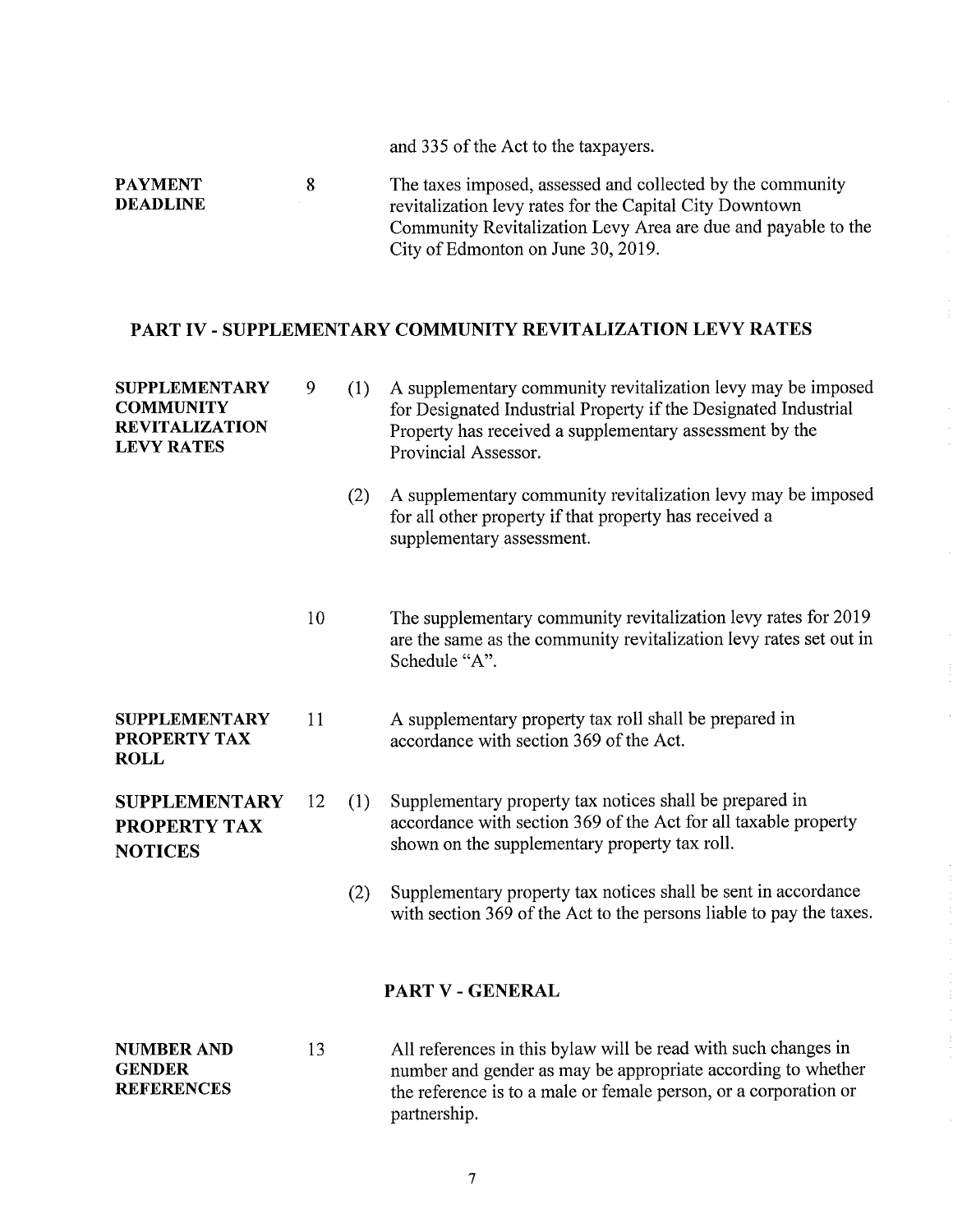REPEALS 14 Bylaw 18746 is hereby repealed on May 1, 2029.

EFFECTIVE DATE 15 This bylaw takes effect after third reading and signatures have been completed.

| READ a first time this  | 30 <sup>th</sup> | day of | April | 2019; |
|-------------------------|------------------|--------|-------|-------|
| READ a second time this | 30 <sup>th</sup> | day of | April | 2019; |
| READ a third time this  | 30 <sup>th</sup> | day of | April | 2019; |
| SIGNED AND PASSED this  | 30 <sup>th</sup> | day of | April | 2019. |

Warron<sup>"</sup> THE CITY OF EDMONTON

*A* CITY CLERK